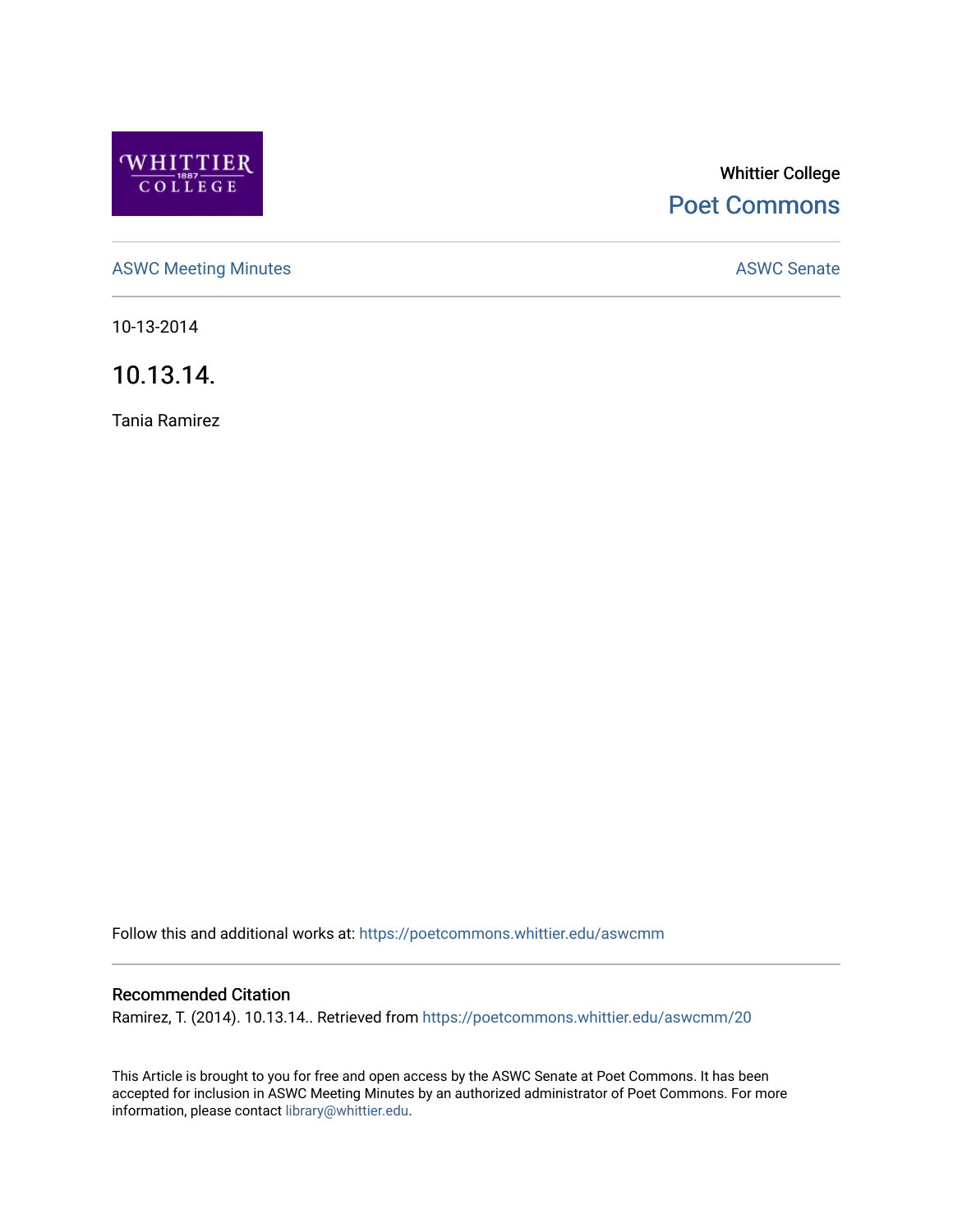

# **Meeting Minutes for October 13, 2014**

# **I.** Meeting is called to order at 7:03 pm

- a. Moment of Silence observed for our Quaker Traditions.
- b. Inspirational Quote
	- a. "Nobody cares if you finish first, Walk with Courage, Run Fearlessly, Finish with Strength"- Susan G. Komen Foundation
	- b. Read by Senator Jones

# **II. Mission Statement**

- a. The ASWC Senate, as the governing body of the Associated Students of Whittier College, is dedicated to the betterment of the college as an institution and as a member of the broader community. The Senate shall assist on-campus clubs and organizations in creating, promoting and implementing dynamic programs and events that involve students and add value to their educational experience. This body will act as an open forum for students to voice their opinions and desires, always keeping the best interests of the ASWC in mind. In all of its actions, the Senate will serve the students first with integrity, dedication, responsibility and humility.
- b. Read by Senator Perez
- **III. Roll Call- Secretary Ramirez**
	- **a.** Present: President Esquer, Vice President Duarte, Treasurer Carlson, Director Allman, Director Rashid, Senator Vargas, Senator Santacruz, Senator Reyes, Senator Atoyan, Senator Guzman, Senator Butler, Senator Perez, Senator Kenny, Senator Murillo, Senator Lendvai, Senator Duong, Senator Meuwissen, Senator Smith, Senator Jones, Senator Hovertsen, Senator Boynton, Senator Kimbell
	- **b.** Absent excused: Senator Perez, Senator Romero, Senator Santacruz
	- **c. Unexcused:**

# **IV. Minutes Amendment/Approval**

- a. Motion to Approve Minutes from September  $29<sup>th</sup>$  Senator Butler
	- a. All Minutes will be posted on Org-Sync, under "ASWC Files"

## **Personnel Issue**

- b. Social Justice Coalition Senator Perez
- c. Working on getting the rest of e board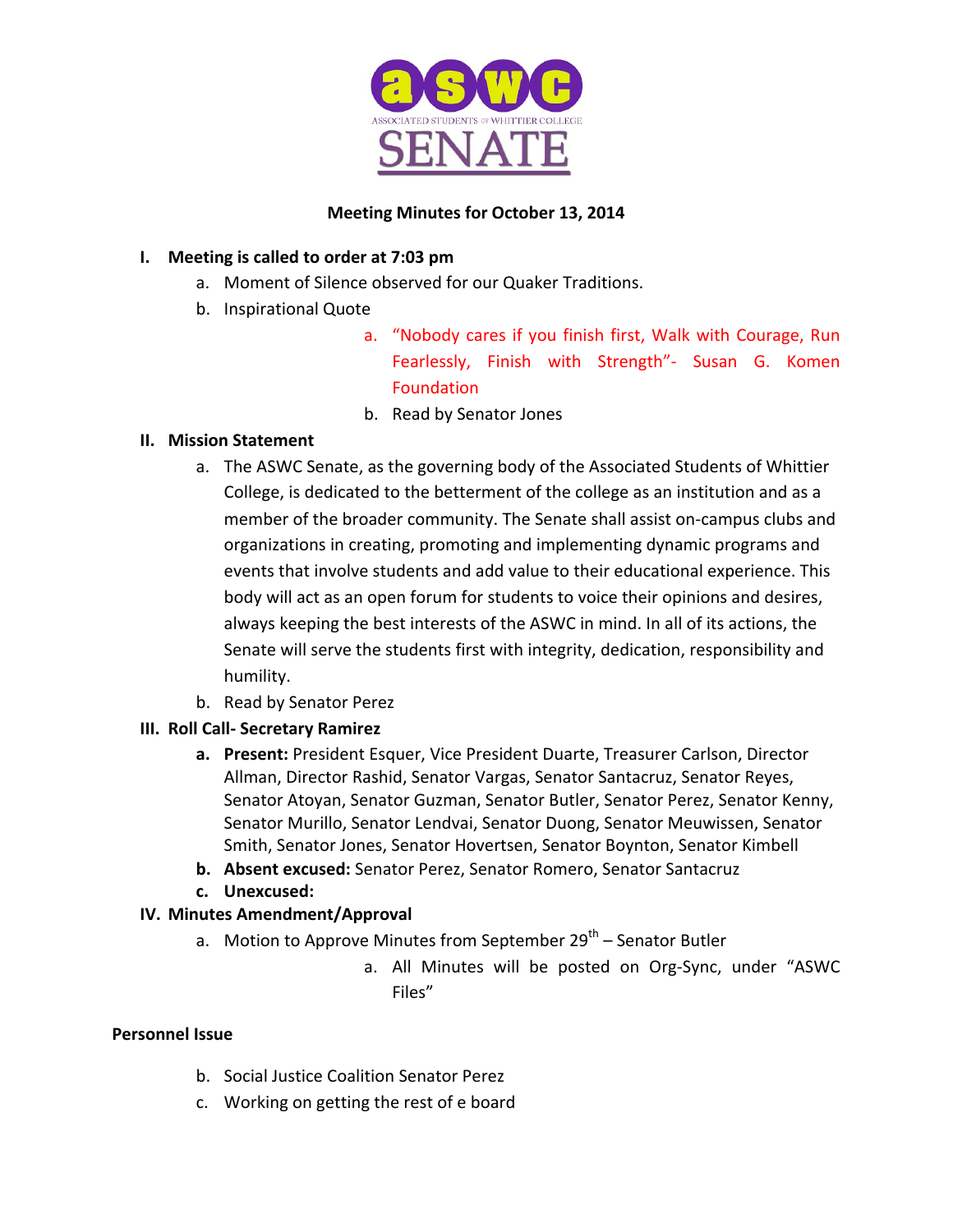#### **V. President's Message- President Esquer**

- a. Attended the Faculty Meeting it went well, they would like someone from senate to attend faculty meetings
- b. Attending State of the College Address Friday at Noon, senators are welcome to attend

#### **VI. Treasurer's Report- Treasurer Carlson**

| <b>ASWC ACCOUNTS</b>             |                     |
|----------------------------------|---------------------|
|                                  |                     |
| <b>Executive Budget Balance:</b> | \$10,000.00         |
|                                  | est.                |
| Reserve Account Balance:         | \$26,496.07<br>est. |
|                                  |                     |
| Total Funds Allocated:           | \$59,352.60         |
|                                  |                     |
| <b>TOTAL ASWC FUNDS:</b>         |                     |
| • General Fund:                  | \$30,496.40         |
|                                  | est.                |
| <b>Total Requests Pending:</b>   |                     |
| • First Readings Pending:        | \$450.00            |
| • Second Readings Pending:       | \$150.00            |
|                                  |                     |
| <b>RELATED ACCOUNTS</b>          |                     |
|                                  |                     |
| Program Board Account:           | \$31,000.00<br>est  |
| Media Council Account:           | \$33,285.00         |
|                                  |                     |
|                                  |                     |

#### **VII.Constituent Reports**

- **a. Senator Perez**
	- A. E-board has been established
- **b. Senator Boynton (Freshman Class Council President)**
	- A. FCC held first meeting working on getting bean bag covers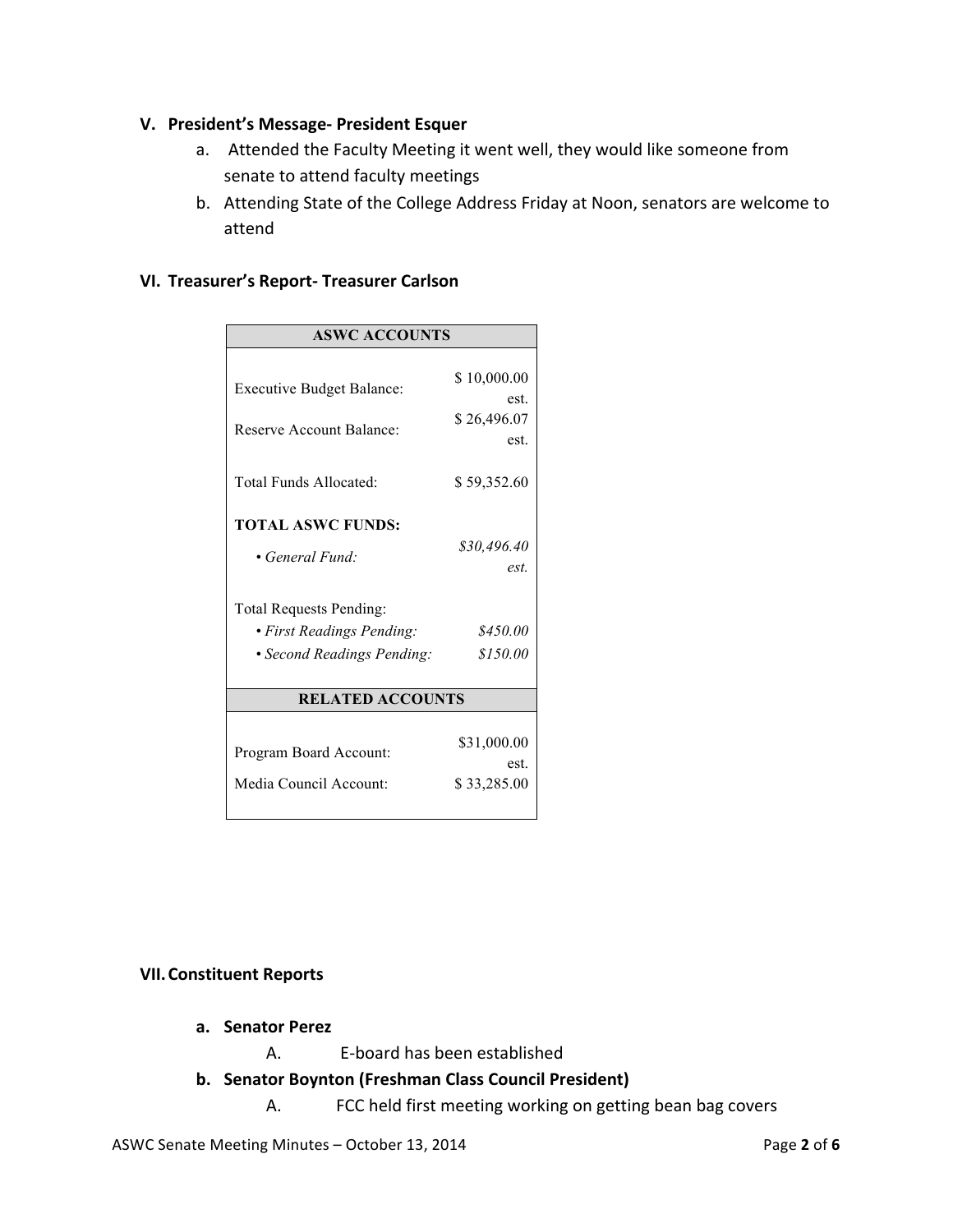- **c. Senator Kenny (Off- Campus Rep)**
	- A. Parking problems continue to arise
- **d. Senator Romero (Off-Campus Rep)**

A. Trying to figure out parking situation

- **e. Senator Perez (Off-Campus Rep)**
	- A. Nothing new to report
- **f. Senator Meuwissen (Student Body Rep)**

A. Nothing new to report.

- **g. Senator Smith (Student Body Rep)**
	- A. Student was complaining about being forced to sleep in dorm
- **h. Senator Hoversten (Student Body Rep)**

A. Trying to get office supplies in the 24-hour lounge.

- **i. Senator Jones (Student Body Rep)**
	- A. Concern on access to upper level campus has been a problem to certain students with disabilities.
- **j. Senator Murillo (Residence Hall rep)**
	- A. Working with CIA to bring on campus workout activities
- **k. Senator Duong (Residence Hall rep)**
	- A. 6 pm Ball Basement Grand Opening
- **l. Senator Lendvai (Residence Hall rep)**
	- A. Wednesday, October  $15^{th} \rightarrow$  Ball Basement Grand Opening
- **m. Senator Reyes (SAAC rep)**
	- A. Getting ready for homecoming and midnight madness at 9 pm
- **n. Senator Atoyan (SAAC rep)**
	- A. Nothing new to report
- **o. Senator Kimball (Inter-Club Council)**
	- A. Nothing new to report
- **p. Senator Perez (Social Justice Coalition)**
	- A. Working on getting first official meeting set where any services

clubs are welcome to begin process to switch over to be governed by SJC.

#### **q. Senator Guzman (Inter-Society council co chair)**

- A. Nothing new to report
- **r. Senator Butler (Inter-Society council co chair)**
	- A. Dub sync on Friday
	- B. Thursday Penns have a fundraiser
	- C. Thursday Franklins have a fundraiser

#### **VIII. Committee Reports**

a. Administrative- Vice President Duarte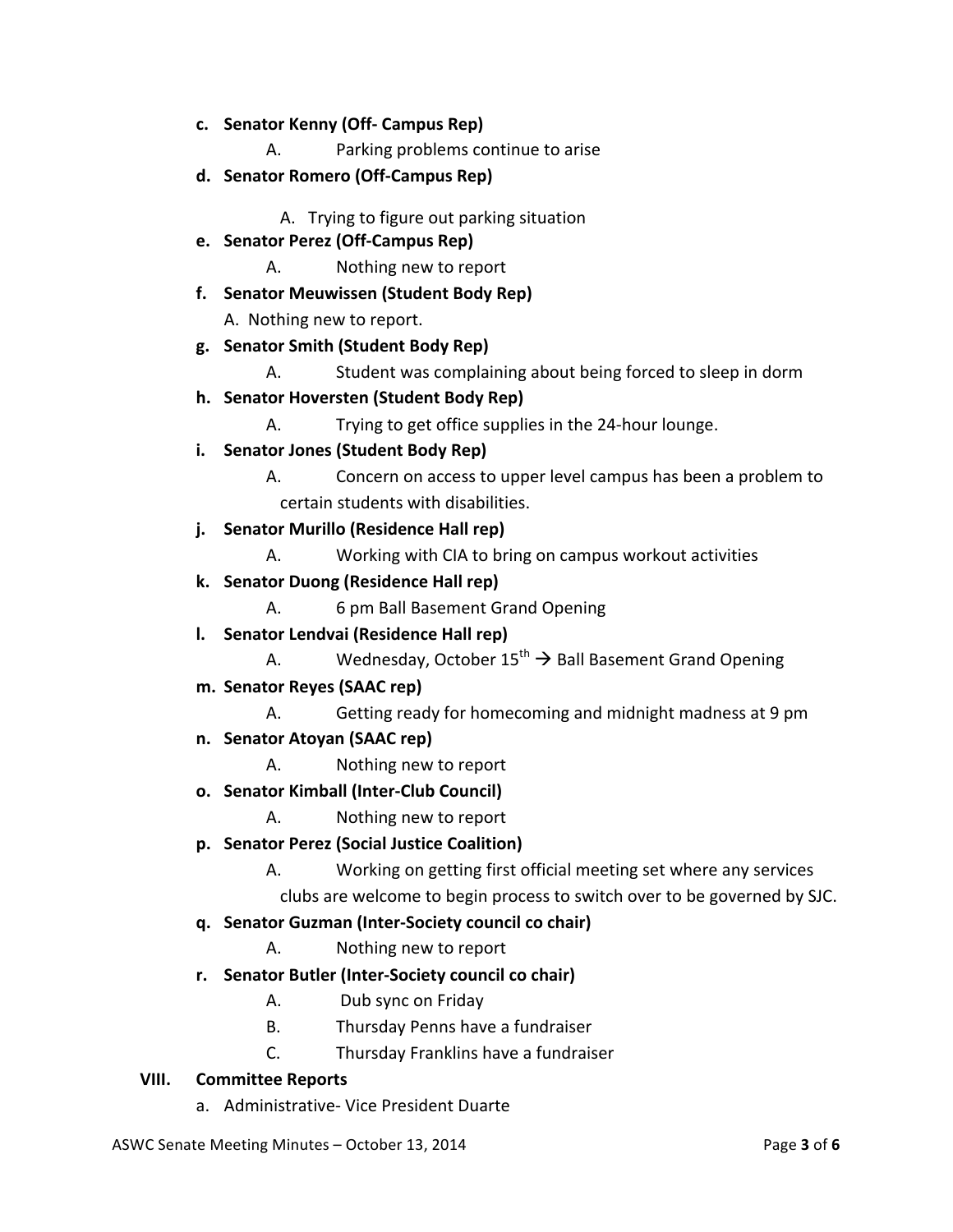- a. Meeting Tuesday at 4:30pm
- b. Budget- Treasurer Carlson
	- a. Any questions about funding request come to my office hours
- c. Campus Relations- Dir. Rashid
	- a. Publication request form on org sync for events funded by senate to advertise more, must be sent a day prior to event if possible.
	- b. Governing body reps inform constituents if they want event published they can use the publication form
- d. Elections- Secretary Ramirez
	- a. Nothing new to report
- e. Program Board Program Board Chair Allman
	- a. Color run will be taking place at 5pm on Thursday.
	- b. Family weekend is coming up!
	- c. Signing of the rock will be from 10am-4pm on Friday
	- d. 6 groups will be performing in Dub Sync
	- e. Poet Pit t-shirts will be given out after Dub Sync
	- f. Dub Sync winner will be performing at Homecoming Festival
	- g. Football game starts at 5pm
	- h. All info will be uploaded on Org Sync
	- i. Will be participating in City of Whittier Christmas parade
	- j. If interested in helping for color run attend PB meeting
	- k. Halloween movie night  $\rightarrow$  Will be watching Ghost Busters
- f. Advocacy- President Esquer
	- a. Meeting at 12:30 this Thursday at the spot to go over student bill of rights
	- b. Will upload ASWC address and will be emailed to senators
	- c. Will also meet with President Herzberger this week.
	- d. State of the college in Arnold hall at noon attend if you can
- g. Culinary- Senator Jones
	- a. Meeting this Thursday in the senate office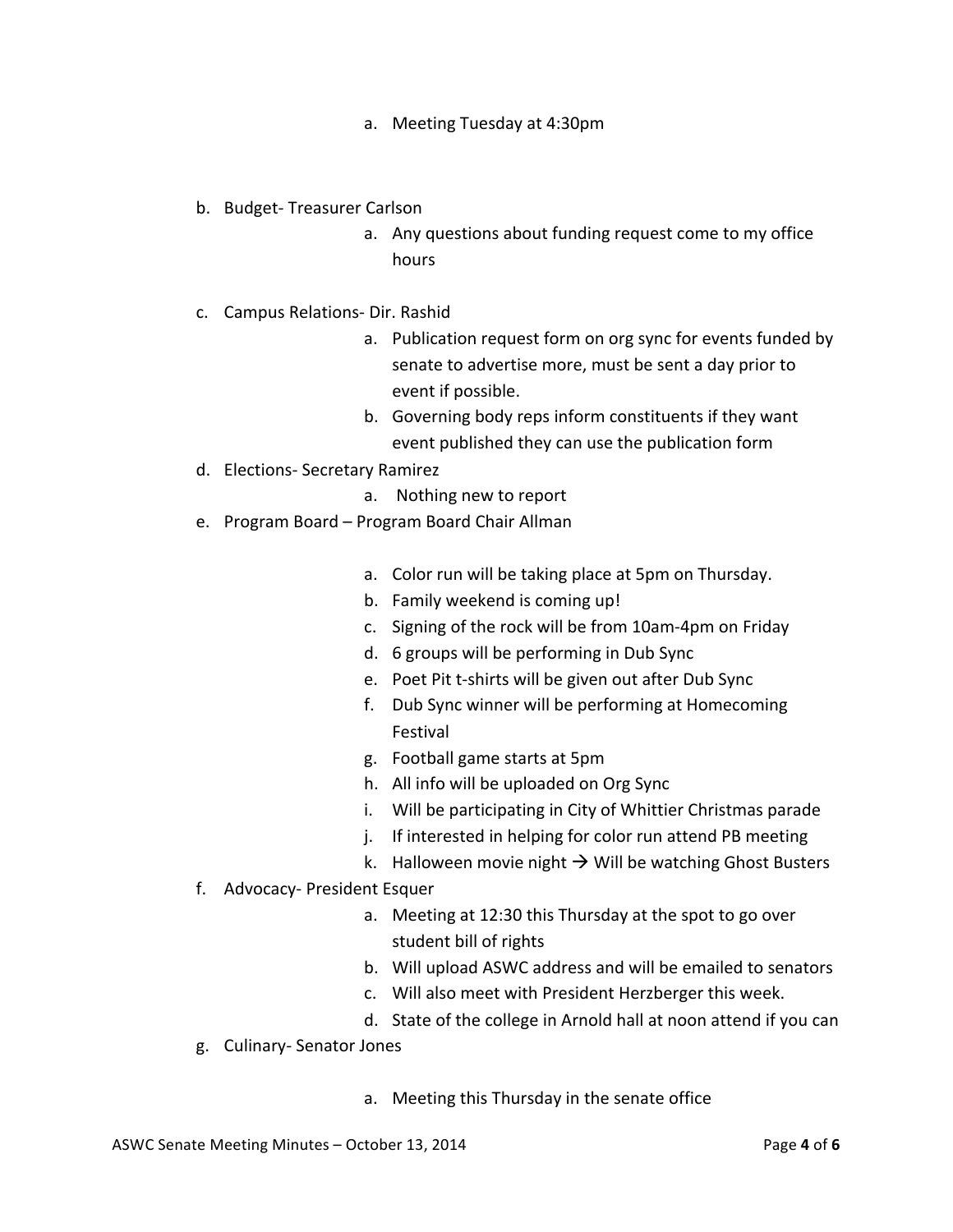- h. Environmental- Senator Santacruz
	- a. Planning with committee to work on email about goals and concerns they want to accomplish
- i. Student Feedback- Senator Meuwissen
	- a. Keys comment cards have been reviewed
	- b. Working on forum about science center and how it will effect students
- j. Commuter Senator Perez
	- a. Commuter meeting will be rescheduled
- IX. Public Voice This is the portion of the meeting for anyone who is not on the table to address any questions, comments, or concerns.

#### X. **First Readings**

- a. Paragonian Rush
	- A. Planning a hike and then food stop.
	- B. Total requested for \$150.
- b. Thalian Rush
	- C. Funds will help secure event
	- D. Fundraiser has been done
	- E. Total requested \$150
- b. Metaphonian Rush
	- A. Event will be off campus.
	- B. Total requested \$150
- c. Sigma Tau Delta
- a. Initiation meeting will take place October  $15<sup>th</sup>$  will be open to those who get "tapped"
- b. Requested amount \$250.

#### XI. **Second Readings**

- a. William Penn Society
	- A. Total amount requested \$150

#### XII. **Daily Calendar Considerations**

- a. Sigma Tau Delta
- a. Initiation meeting will take place October  $15<sup>th</sup>$  will be open to those who get "tapped"
- b. Senator Kenny-motions to fund event in \$250